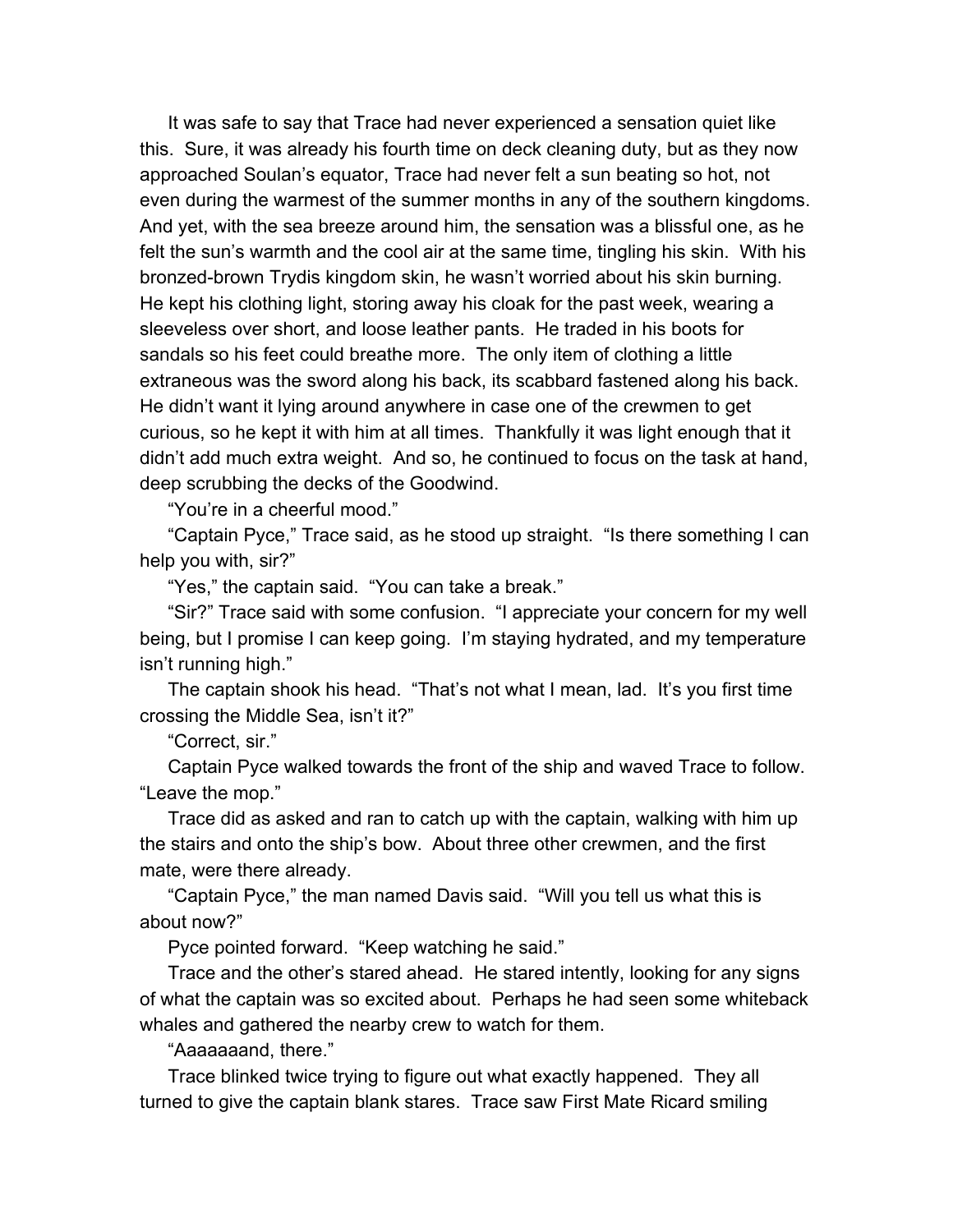widely, chuckling mildly.

"Captain," Trace said. "Was this some sort of prank?"

"My lads, I want to welcome you to the other half of the world. You are now officially in northern waters!"

The four looked back and forth at each other. "How can you be sure?" one said.

"See that island over there?" he asked them. "I once came by this path at night, and noticed by the stars we were right on the equator. Ever since, I've used that island as a marker during the daytime. I've made a tradition ever since to tell first time globe travelers they've made it to the other side of the world. Congratulations, you lot."

They all smiled. "Thank you, captain."

"All right, you lot, back to work! We're losing sunlight. I want this ship spotless by nightfall, you hear me?"

"Sir, yes sir!" they shouted.

Trace jumped down the stairs and picked up his mop, resuming where he'd left off. He was smiling at the thought. For the first time, he was officially in the north half of Soulan. It also meant that the journey was half over. One more month at sea, and he would reach his destination. He could only hope that this destination actually existed.

\*\*\*\*

Trace ran his finger through the storage crates below, looking for the one containing ginger. He had gotten the chart from the captain specifying the order of everything, but the one with ginger didn't seem to match up. He wondered if he was holding the chart the wrong way.

"Aha! Here it is." It had been buried under some other herbs and spices. "Be right with you, Marcus. Just need to mix these ingredients together for best potency."

"Thanks. I don't know what was in the fish tonight that made my stomach start churning."

While their ship was not a fishing vessel by design, every day they'd drop a small net to catch, to save on rations and supplies. It only took one undercooked fish to lead to some food poisoning.

"Here you go," Trace said, handing Marcus the vial of finished mixture. "Just don't smell it before you drink it."

Marcus downed the whole vial, and immediately after was coughing and banging his chest. "Don't know how much better I feel, doc."

"Just take it easy tonight, and let the medicine do its work."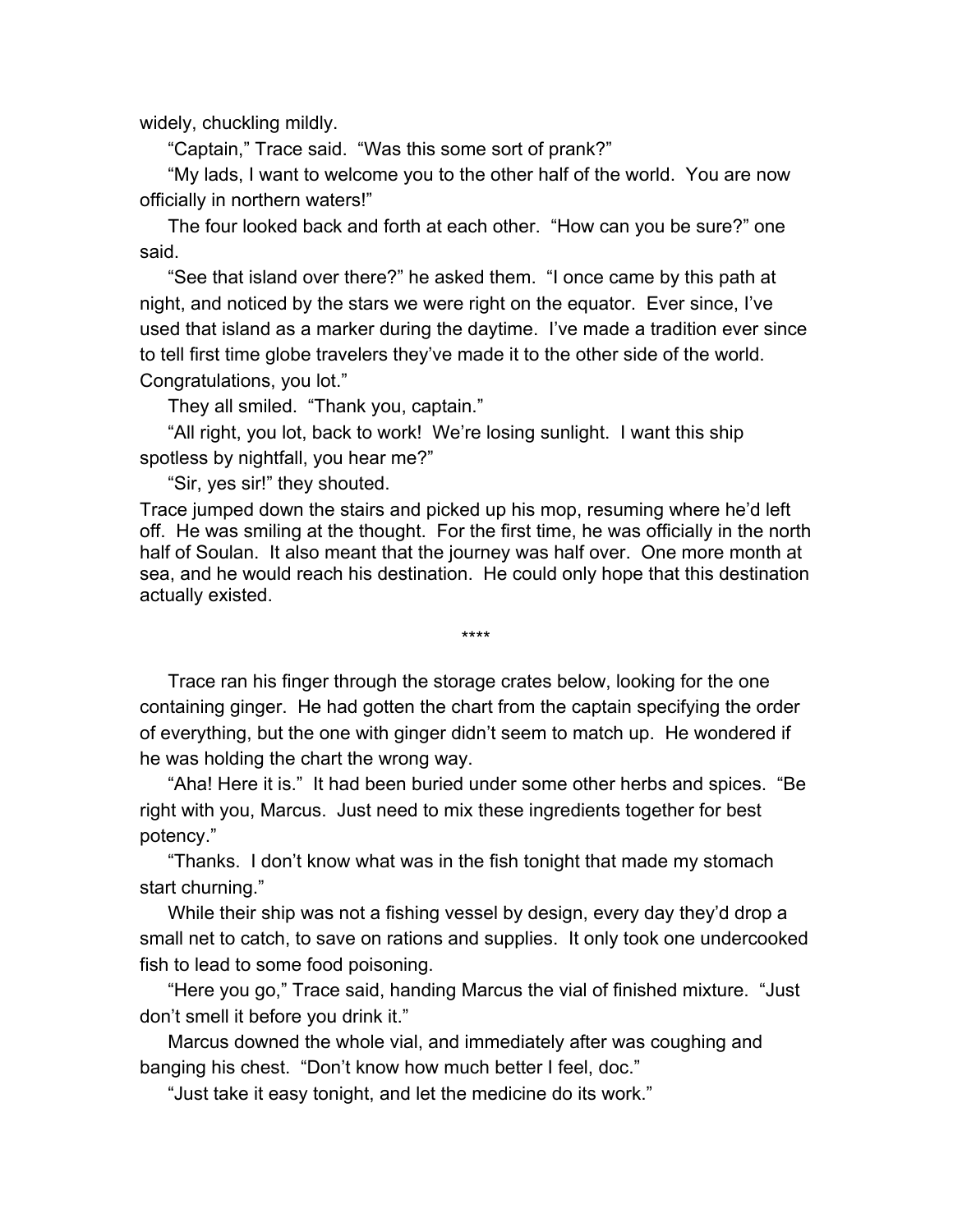"Alright. You haven't let us down yet, doc."

At the beginning of their journey, some of the crew was skeptical of Trace's medical expertise given how young he was. But as time went on, and symptoms began to develop, some of the more desperate members tried Trace's remedies to great success, helping with everything from seasickness to stomach viruses. When Trace ran low on his own medical supplies, Captain Pyce allowed Trace to raid the storage crates, as long as he only used a little. Soon everyone, save the captain, who just calls his young crewman "lad," were calling Trace "doc" as a term of endearment. It seemed odd to Trace he had a nickname at all, given Trace was already a single syllable. But he didn't mind, so long as they were all healthy.

They went to the crew quarters and both went into their hammocks, Marcus to rest, and Trace to get some reading in before bed. Along with his sword and a small sack of money, this one book from his father's library was the only thing he was traveling with. That, and a pair of playing cards he used as bookmarks.

While he was concentrating, the rest of the crew also had cards out, gambling away their pay at the game of 3 Card.

"Red Flush!" Giles called out. There were loud groans from the other players, one of them slamming his fist on his last card.

"You boys in the next round?" one asked, calling over to the hammocks.

"Too tired," Marcus said weakly through his shirt. It lay over his face to try and block out the lamplights.

"What about you, doc?"

"Not tonight, fellas," Trace said, eyes fixed on his page.

"Aw, come on doc, you say that every night. And we just got paid today, so how about one hand."

"Ah, leave him alone, Denz," Giles said, paying with his pile of emeron coins. "If he doesn't want lose his money, he's allowed to hide behind his book."

"Oh, it's more that I don't want to leave the whole crew broke," Trace said. There was a silence in the room.

"Ok! Now that's a challenge if I ever heard one. Doc! Doc! Doc! Doc!"

The rest of the crew chanted, while Marcus held his hands over his ears as tight as he could.

Finally, Trace closed the book and leapt on the ground. "Alright one hand, but only because if I don't play Marcus won't get any sleep."

Everyone put in a coin. Giles dealt out three cards face down to each of the players. Trace looked at each one.

"Want to swap?"

Trace nodded. "Three." Trace looked at his three new cards. "Fold."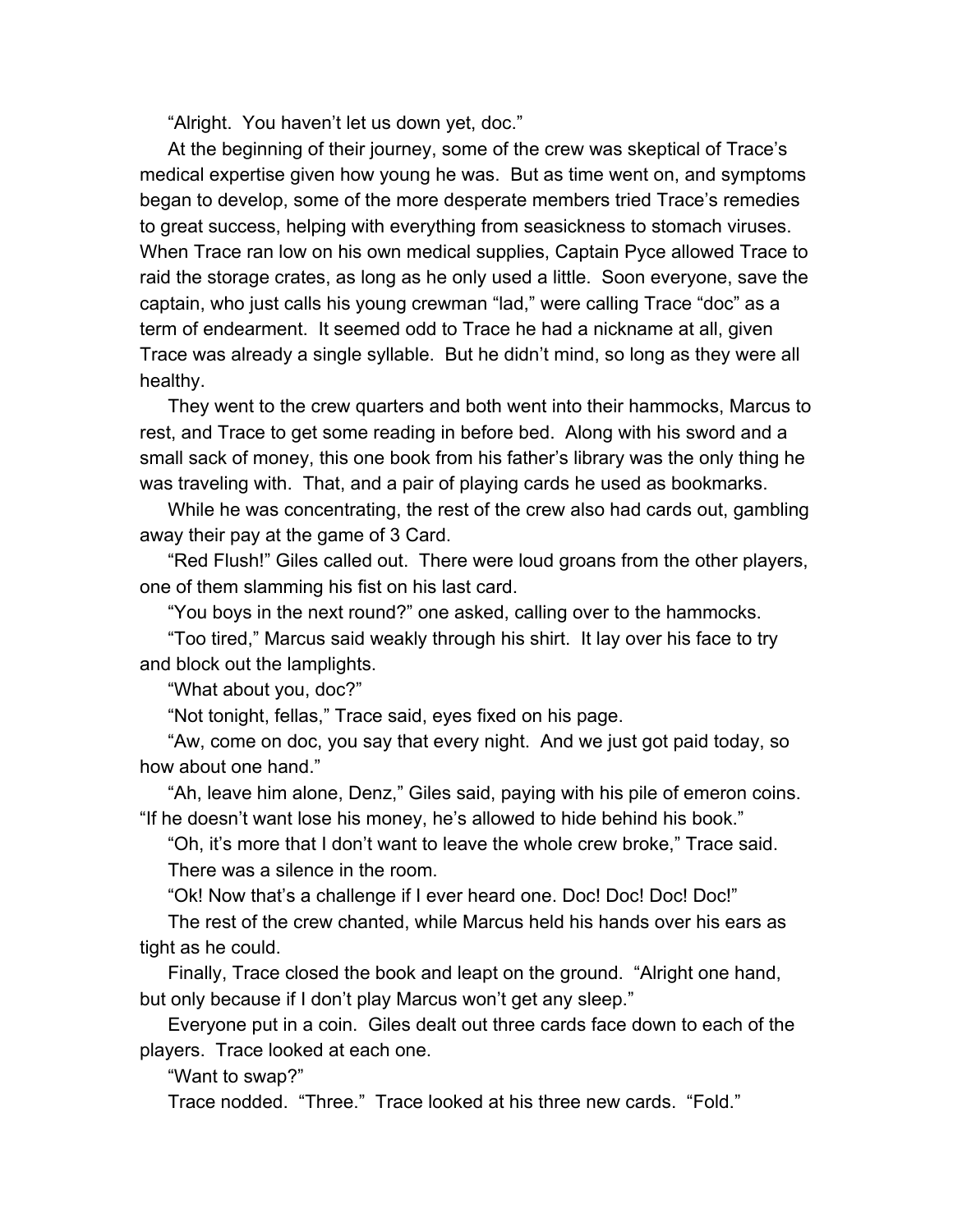"Fold? We haven't even flipped up the first card yet."

"I had nothing to work with in either hand, and didn't feel like bluffing. Now, I said one hand, and it was one hand. Thank you gentlemen, good game."

As he got up, a hand grabbed his wrist. It was first-mate Ricard.

"Play in my place." Ricard got up and took most of his money but left a stack of 20 emerons. "Whatever you win, you get half, how about it?"

"You sure you want to do that, sir?"

"Hey, if the man wants to let us win 20 emerons, who are we to judge," Giles said, flipping his first card face-up.

Ricard smiled went over and examined Trace's book. "Not sure if you lads noticed, but he uses an Ace of Spades card as his bookmark. Now, maybe you just grabbed something lying around, or maybe this game does mean something to you?"

Trace looked away and didn't answer. Ricard then patted Trace on the shoulder.

"If you really have no skill at this game, you're free to go back to your hammock," he said, handing him back his book. "But if you really can live up to what you said, well, consider those emerons my wager on you. How about giving us a good show, doc?"

The "Doc" chant began again, and Trace finally relented, flashed a smile, and sat back down in Ricard's spot.

"I want you all to remember this before we get started. I tried to warn you all." He looked at his new cards to see what Ricard had given him to work with.

\*\*\*\*

After about a dozen hands, the emerons were no almost evenly split between Giles and Trace. In the past month, Trace had been doing more than just reading while the others played. Every so often he would look up, and learn player's tells and playing style. Learning the types that bluffed and those that played it safe when they had nothing. 3 Card was more a psychological game than a luck based one. It was getting into your opponent's head, predicting their next move. There were many subtleties to the order you revealed your cards, and how to interpret what your opponent carried. Though had not played seriously in years, it seemed he hadn't forgotten all that he had been taught about the game.

Halfway through his play, when he won three hands in a row, most of the players chose to back out while they still had some money. Some had even made a side pot betting on if Trace would take the game or not. He overheard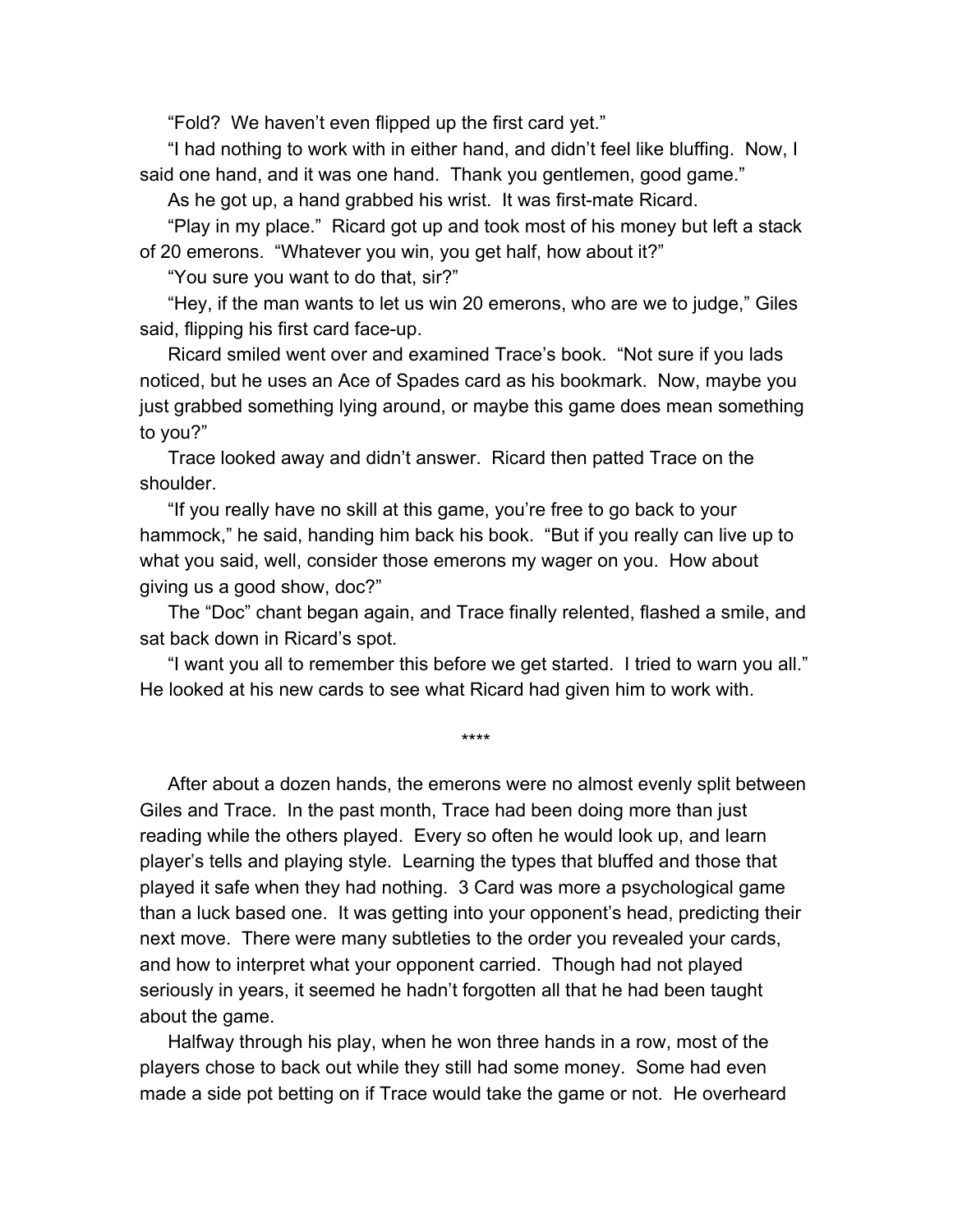he was the odds on favorite, much to Giles chagrin. This was a good place to be. While Trace had literally nothing to lose, it wasn't his money, Giles not only had money but pride on the line. He would for a killing strike the first chance he had, and it would give Trace an opening to counterattack.

They were now betting 10 emerons to open on this next hand. Giles moved first, and flipped up the yellow nine.

Trace kept his betting face on, internally relieved it wasn't an ace. Now he wouldn't have to worry about an ace flush. He took a moment to consider the options. It was common practice to open with an ace if you had one. If all the players had no hands, the player with the most aces takes the pot (or split, if there's a tie for number of aces). Choosing to open with a number meant he had no aces, or was trying to lull Trace into a false sense of security. But Trace suspected it wasn't the latter. Giles was out for blood, and liked to make a show of forces with his hands. His face showed confidence that he had something to work with, either a flush, straight, even three of a kind.

It was his turn, and Trace decided to make a statement of his own, flipping up The Ace. Everyone gasped, wondering if Trace had the mythical hand. There were only three cards in the game of the black suit. The aptly named "The Black," "The Ace," and "The Jack." All three together made the unbeatable hand of "Blackjack," but if you didn't have all three, there were few hands you could make. The hand was rare, and so most plays of the black cards were bluffs, hoping your opponent didn't want to risk encountering the top hand. There had been many stories of people losing thousands of emerons or more to actual Blackjack hands. The question was, would Giles back down or play on.

The second round began, and each person had to ante up again to keep playing. Trace added another 10 emerons.

"20," Giles said, raising.

Trace called the bet. He flipped over his second card, "The Black."

The rest of the crew murmured, wondering if this would be their chance to see a real Blackjack. The bet on Trace winning was taking more and more bets for and against him now.

Giles flipped over another nine, this time the blue one. He was showing a pair, a winning hand if nothing changed on the third cards.

Now Trace was nervous. He didn't have "The Jack" to complete the blackjack hand as his third card. What's more, he wondered if the red nine was now the final card of Giles left to be flipped. Having a specific hand, meaning a hand requiring three exact cards, would be the win for Giles. Only an ace flush or blackjack beats three of a kind, and Trace had neither.

He needed to decide, did he take the risk, or play it safe and give Giles the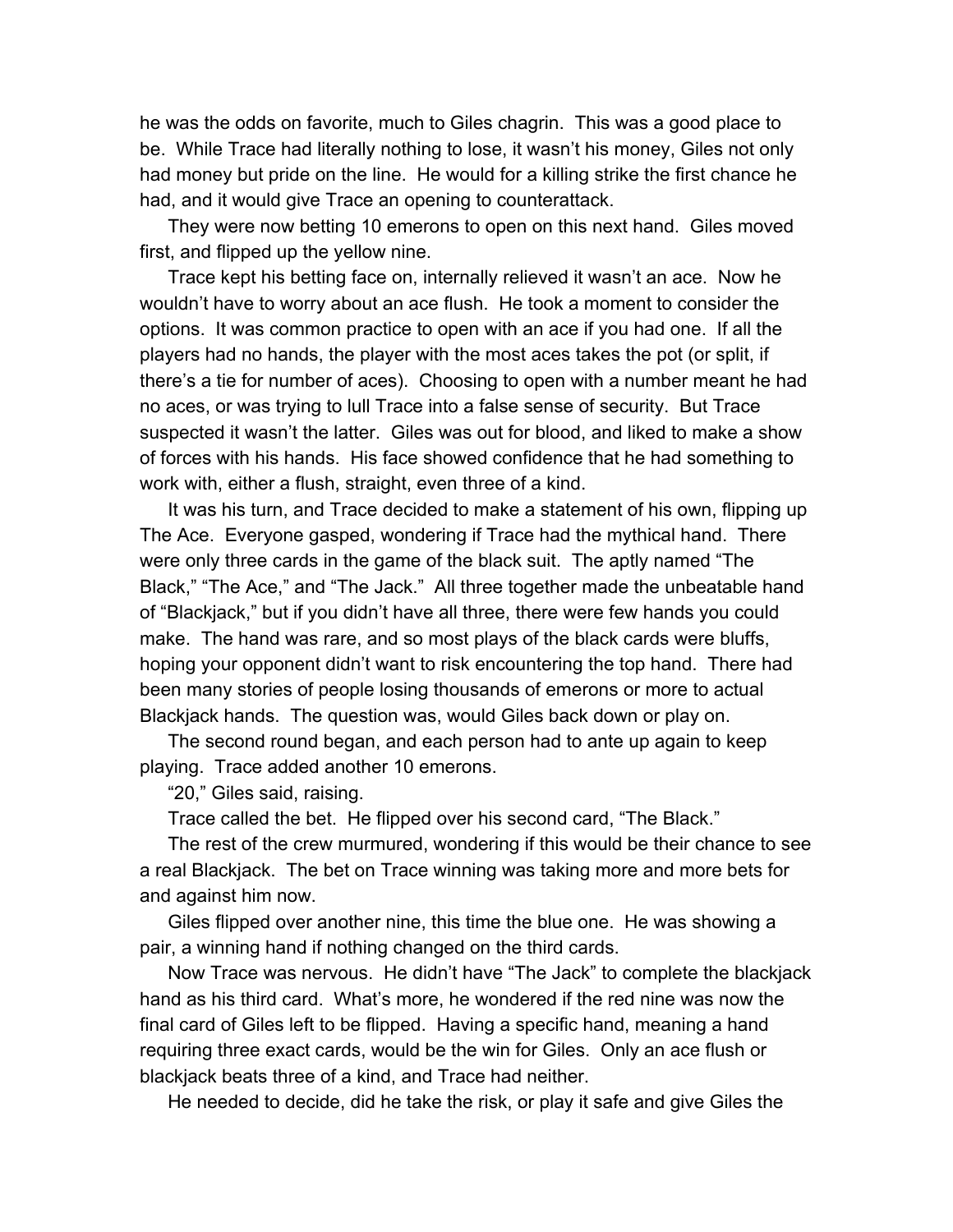hand. Live to fight another day.

"All in," Trace said. This was it. If he it was three nines, the only way to win was to bluff, and hope he could convince Giles he had the mythic hand.

Giles burst into laughter with a huge grin. The side bets were done, and now everyone stared intently waiting for the results.

"Seeing you play tonight, on any other hand, I might believe you have The Jack under your last card. But I know you don't. Call, all in." And that's when Giles flipped up his last card. "The Jack."

The smiling and laughing continued, as groans of those who bet on Trace to win groaned around them.

"What rotten luck. Trying to bluff the legendary hand only for single opponent to have the card instead."

"Actually, I'd say it was quite lucky. Or did you forget there's one additional winning hand these two cards can make?" Trace smiled and flipped his last card. It was The Club, the "C" ace. "Ace straight! That beats pair. You lose."

The groaning and cheering flipped instantly as those betting on Trace to win surrounded him with hugs and slaps on the back, before they went to gather their money. Giles knocked the pile of emerons in furor and went out of the room.

Trace went over to grab his sack to put half the coins inside, and carrying the remaining half in his arms. He went over to the far wall where Ricard was leaning.

"Guess you were right to bet on me after all. I was nervous he had three of a kind the last hand. I have to admit it was fun to feel that thrill again."

Ricard didn't seem to react, and only stared down at him with a cold look. That's when Trace realized he was holding the book Trace was reading. Open.

"Follow me," Ricard said coldly. "You can bring them to my personal quarters."

Ricard was one of the only crew member, aside from the captain, who had his own personal quarters. Both were on the other side of the ship. As they crossed the deck under the night sky, Trace had a feeling he knew the thoughts in the first mate's head.

He stopped by the mast. "Is this about the book, sir?"

Ricard turned around, and drew his knife.

Trace dropped the coins and made a run for it, but Ricard grabbed him by the shoulder and slammed him against the mast. He held the knife close to Trace's throat.

"You know I do most of the book keeping? It's a task I pride myself in, and it lets serve my captain well. Unlike most of those men, I've been reading since I was a boy. Taught by my own mother. I saw the words on that page. On *every*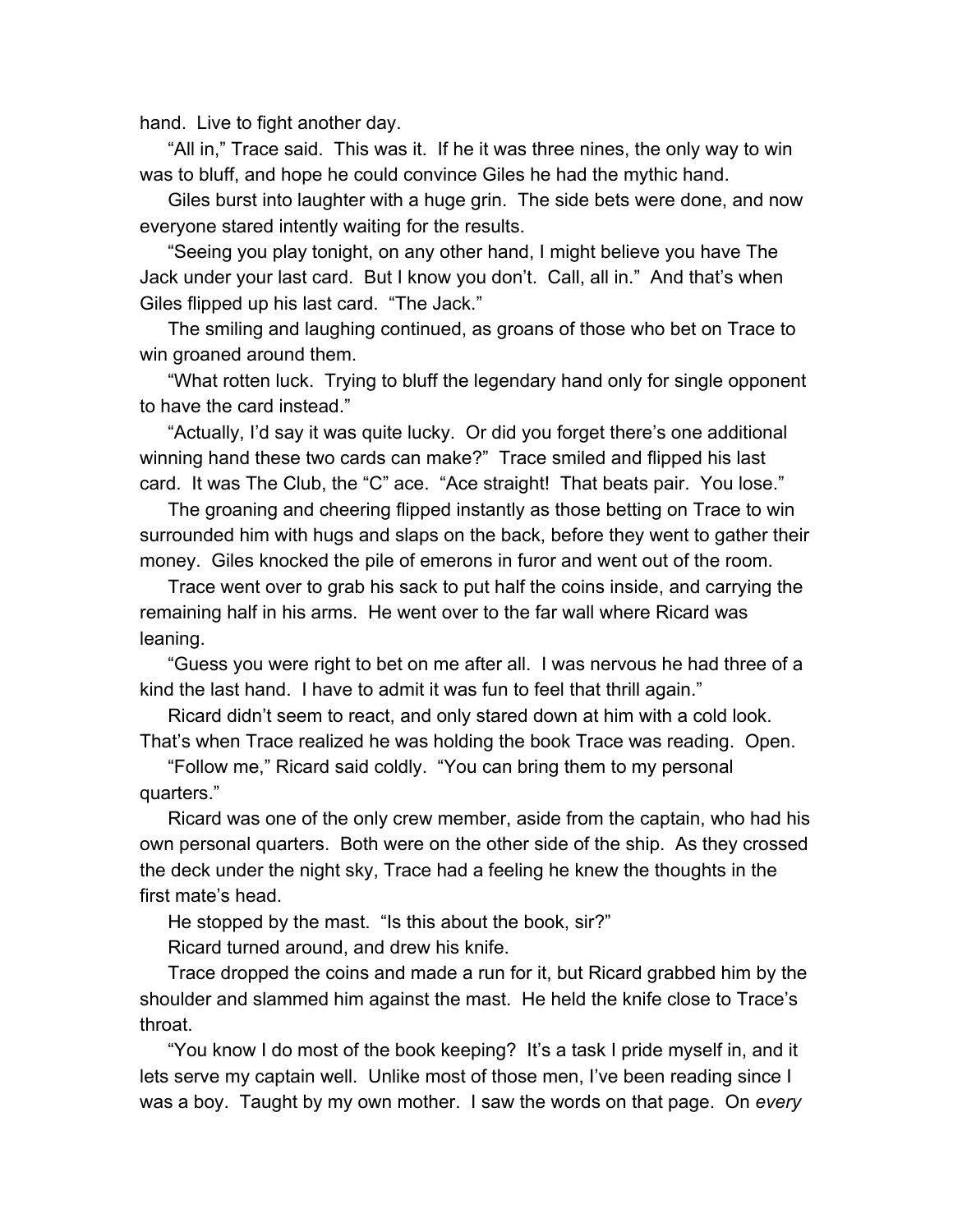page that I flipped through. They all had the same word, somewhere on every sheet of paper. Magi."

"Sir," Trace said, doing his best to remain calm. He felt like he could overpower the first mate if he tried, but didn't want to make the situation work. He wanted to talk it out. "It's a history book, that's all. Not any book of spells or any taboo subject matter."

"You take me for a fool? I read the chapter you left your page marker in. It told of exploits of the Dragon Knights, the warlords of the Great Magi War."

"I'm interested in the history of our kingdoms, and the Great Magi War is a part of that. That's only reason I'm interested."

"That wasn't history. It was propaganda. Painting those monsters as heroes. I even know its author was a magi sympathizer. So tell me, boy, of all the books covering that period of our history, why that one."

"I thought…" Trace spoke carefully, not wanting the movement of his throat to meet the edge of the knife drawing closer to his neck. "I wanted to have another perspective on those 200 years."

There was a pause, perhaps as Ricard considered what Trace had said. Then he moved his eyes down and to the side. "Show me your hand."

"What?"

"Show me your hand, or it'll be your throat!"

Trace inhaled and raised his right hand. Swiftly, Ricard pulled away the knife and made a small slice into Trace's palm. He winced but kept it open, knowing what Ricard was doing.

Ricard watched intently, as the darkened, red blood came out. It wasn't glowing.

"I'm not a magi sir. I did a blood test with the captain and it was the same result. I would have happily shown you if you asked nicely."

Ricard finally lowered his grip and let Trace go. Trace held his hand and headed back for the crew quarters, when suddenly he felt a tag on his back.

Ricard pulled out Trace's sword from its sheath. He held it up to the moonlight to get a better look at it.

"Not a magi, eh? Then what is a non-magi doing with a sword made of dragonscale."

"Give that back, sir!"

"Answer me!" The sword was lowered, and the knife raised again. Trace was ready to charge the man to reclaim his property, but knew if he did, it would lead to a fight to the death.

"You always have this sword with you," Ricard said. "Never showing it to anyone. Keeping it out of reach from prying hands. What secret are you trying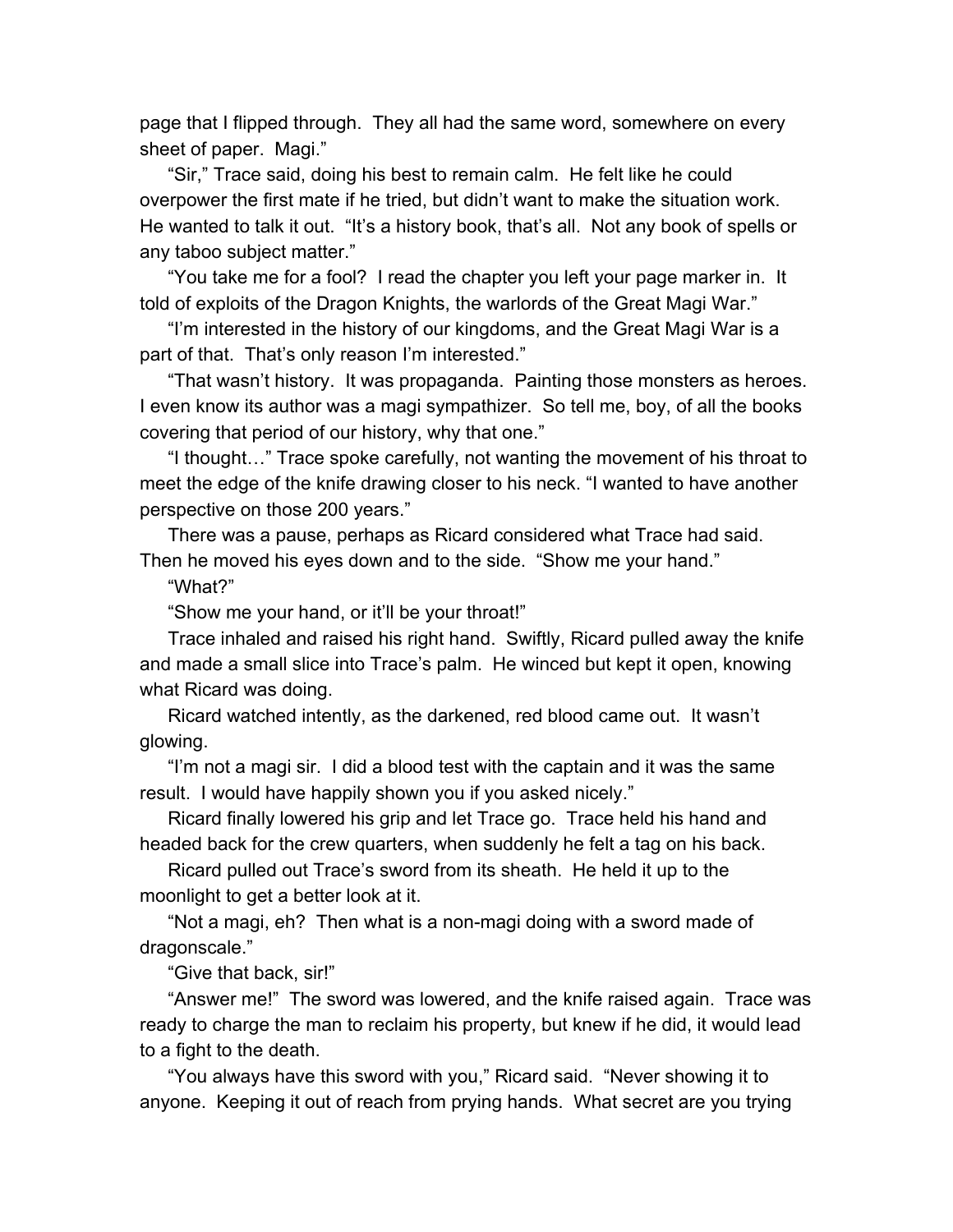to hide?"

"I was trying to avoid this! False accusation from misunderstanding. I'm a doctor. I want to defend myself, but I'm not interested in killing anyone. Dragonscale is good for that, its unbreakable but blunt, it can only bruise, not slice."

"It's also the rarest material in existence. And you just happen to have not just scale but a crafted sword made of it."

"There are plenty of humans who wield dragonscale swords. But I told you, I don't want to kill, that's why it doesn't have runes applied to let it absorb magic. I inherited the blade, it's a family heirloom, just like the few dozen dragonscale blades wielded by the knights across Soulan."

"Those are families of noble houses. You, you dress like a commoner. You offered work service just to join us. You're hiding something, so you better come clean boy!"

"Ricard, but in the great deep are you doing!" Captain Pyce walked out from his quarters. "You two are shouting up a storm, how am I supposed to get any sleep?" His eyes zoomed in on Trace's hand. "Why is the lad injured, Ricard."

Ricard held up the sword to the captain. Pyce let out a small gasp.

"This was the sword he's been carrying all along, captain. And I discovered his book was magi propaganda. Two very odd coincidences if you ask me."

Pyce turned to Trace. "Show me the cut."

Trace did. The blood was still red, and still gave off no glow.

"Ay, coincidences indeed. Now give the boy his sword back."

"But sir you don't think—"

"There is no substantial proof! What were you planning to do, Pyce? Gut this boy with your knife and let him bleed out on the deck as he dies? Check every ounce of blood to make sure none of it glows?! "

"Captain, if he is a magi, we're doing something illegal transporting him."

"And if he's just a human with a dragonscale sword and a magi book, then we will be left with a dead innocent and you will have his death on your conscience for the rest of you days! Is that what you really want?"

"No!" Ricard said, lowering his head. "No, sir."

"Well then, I suggest you return to your quarters, Ricard. Do I make myself clear?"

"Yes, sir."

"Dismissed."

Ricard handed Trace back the sword. He knelt down to pick up his coins. "Ricard, dismissed!"

"Yes, sir!" He took what he could and left the rest.